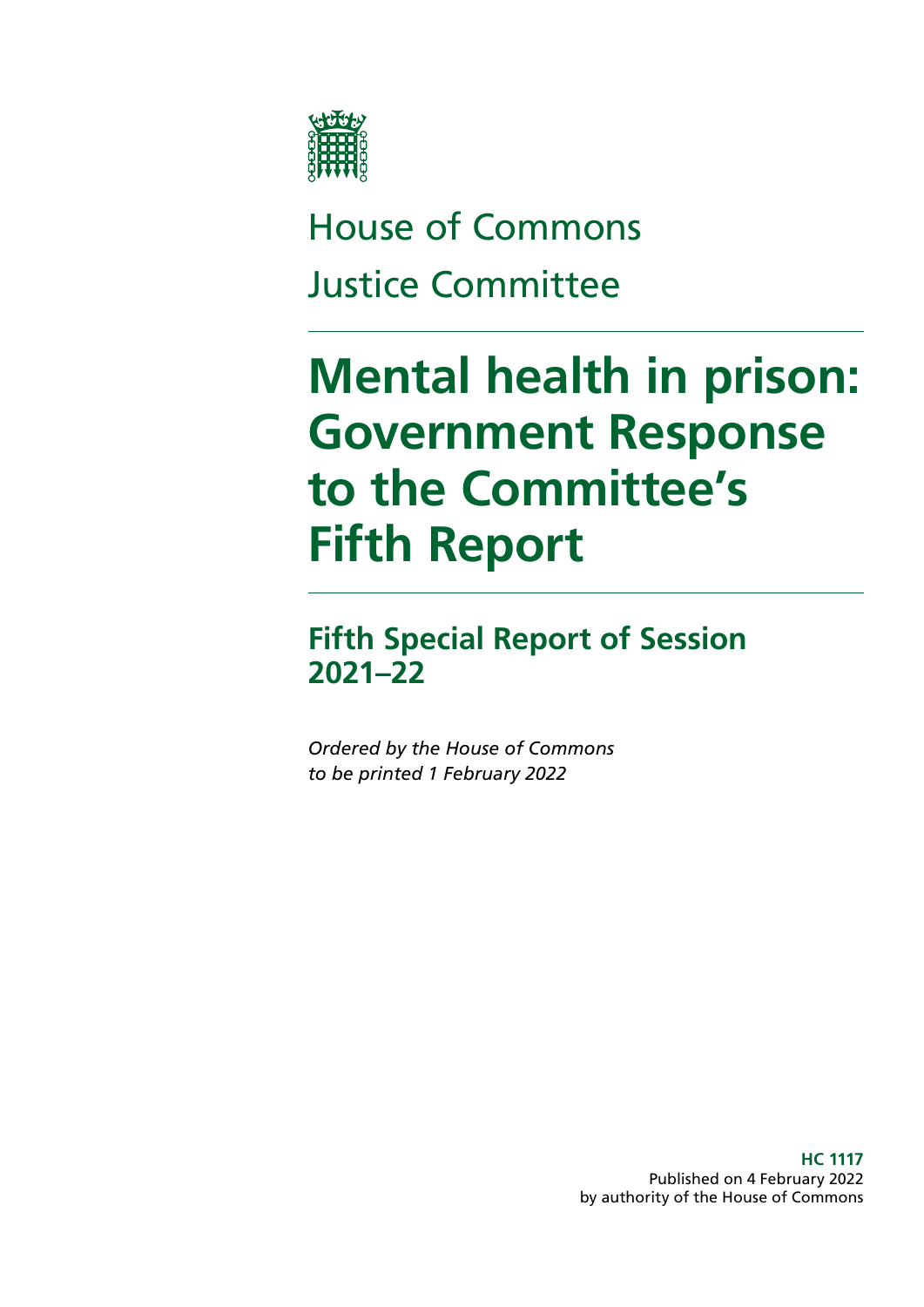# **Justice Committee**

The Justice Committee is appointed by the House of Commons to examine the expenditure, administration and policy of the Ministry of Justice and its associated public bodies (including the work of staff provided for the administrative work of courts and tribunals, but excluding consideration of individual cases and appointments, and excluding the work of the Scotland and Wales Offices and of the Advocate General for Scotland); and administration and expenditure of the Attorney General's Office, the Treasury Solicitor's Department, the Crown Prosecution Service and the Serious Fraud Office (but excluding individual cases and appointments and advice given within government by Law Officers).

#### **Current membership**

[Sir Robert Neill MP](https://members.parliament.uk/member/1601/contact) *(Conservative, Bromley and Chislehurst*) (Chair) [Diane Abbott MP](https://members.parliament.uk/member/172/contact) (*Labour, Hackney North and Stoke Newington*) [Rob Butler MP](https://members.parliament.uk/member/4745/contact) (*Conservative, Aylesbury*) [Angela Crawley MP](https://members.parliament.uk/member/4469/contact) (*Scottish National Party, Lanark and Hamilton East*) [James Daly MP](https://members.parliament.uk/member/4854/contact) (*Conservative, Bury North*) [Maria Eagle MP](https://members.parliament.uk/member/483/contact) (*Labour, Garston and Halewood*) [Laura Farris MP](https://members.parliament.uk/member/4826/contact) (*Conservative, Newbury*) [Kate Hollern MP](https://members.parliament.uk/member/4363/contact) (*Labour, Blackburn*) [Paul Maynard MP](https://members.parliament.uk/member/3926/contact) (*Conservative, Blackpool North and Cleveleys*) [Dr Kieran Mullan MP](https://members.parliament.uk/member/4860/contact) (*Conservative, Crewe and Nantwich*) [Andy Slaughter MP](https://www.parliament.uk/biographies/commons/andy-slaughter/1516) (*Labour, Hammersmith*)

The following were also Members of the Committee during the 2021–22 Session: [Paula](https://members.parliament.uk/member/4828/contact)  [Barker MP](https://members.parliament.uk/member/4828/contact) (*Labour, Liverpool, Wavertree*), [Janet Daby MP](https://members.parliament.uk/member/4698/contact) (*Labour, Lewisham East*), [Sarah](https://members.parliament.uk/member/4816/contact)  [Dines MP](https://members.parliament.uk/member/4816/contact) (*Conservative, Derbyshire Dales*), [Kenny MacAskill MP](https://members.parliament.uk/member/4772/contact) (*Alba Party, East Lothian*), [John Howell MP](https://www.parliament.uk/biographies/commons/john-howell/1606) (*Conservative, Henley*)

#### **Powers**

© Parliamentary Copyright House of Commons 2022. This publication may be reproduced under the terms of the Open Parliament Licence, which is published at [www.parliament.uk/site-information/copyright-parliament/](https://www.parliament.uk/site-information/copyright-parliament/).

The Committee is one of the departmental select committees, the powers of which are set out in House of Commons Standing Orders, principally in SO No 152. These are available on the internet via [www.parliament.uk.](http://www.parliament.uk)

#### **Publication**

Committee reports are published on the Committee's website at [www.parliament.uk/justicecttee](https://committees.parliament.uk/committee/102/justice-committee) and in print by Order of the House.

#### **Committee staff**

The current staff of the Committee are Robert Cope (Clerk), Gina Degtyareva (Committee Media Officer), Anna Kennedy O'Brien (Committee Specialist), Su Panchanathan (Committee Operations Officer), George Perry (Committee Media Officer), Jack Simson Caird (Assistant Counsel), Ben Street (Second Clerk) and Holly Tremain (Committee Specialist).

#### **Contacts**

All correspondence should be addressed to the Clerk of the Justice Committee, House of Commons, London SW1A 0AA. The telephone number for general enquiries is 020 7219 8196; the Committee's email address is [justicecom@parliament.uk.](mailto:justicecom%40parliament.uk?subject=)

You can follow the Committee on Twitter using [@CommonsJustice](https://twitter.com/CommonsJustice).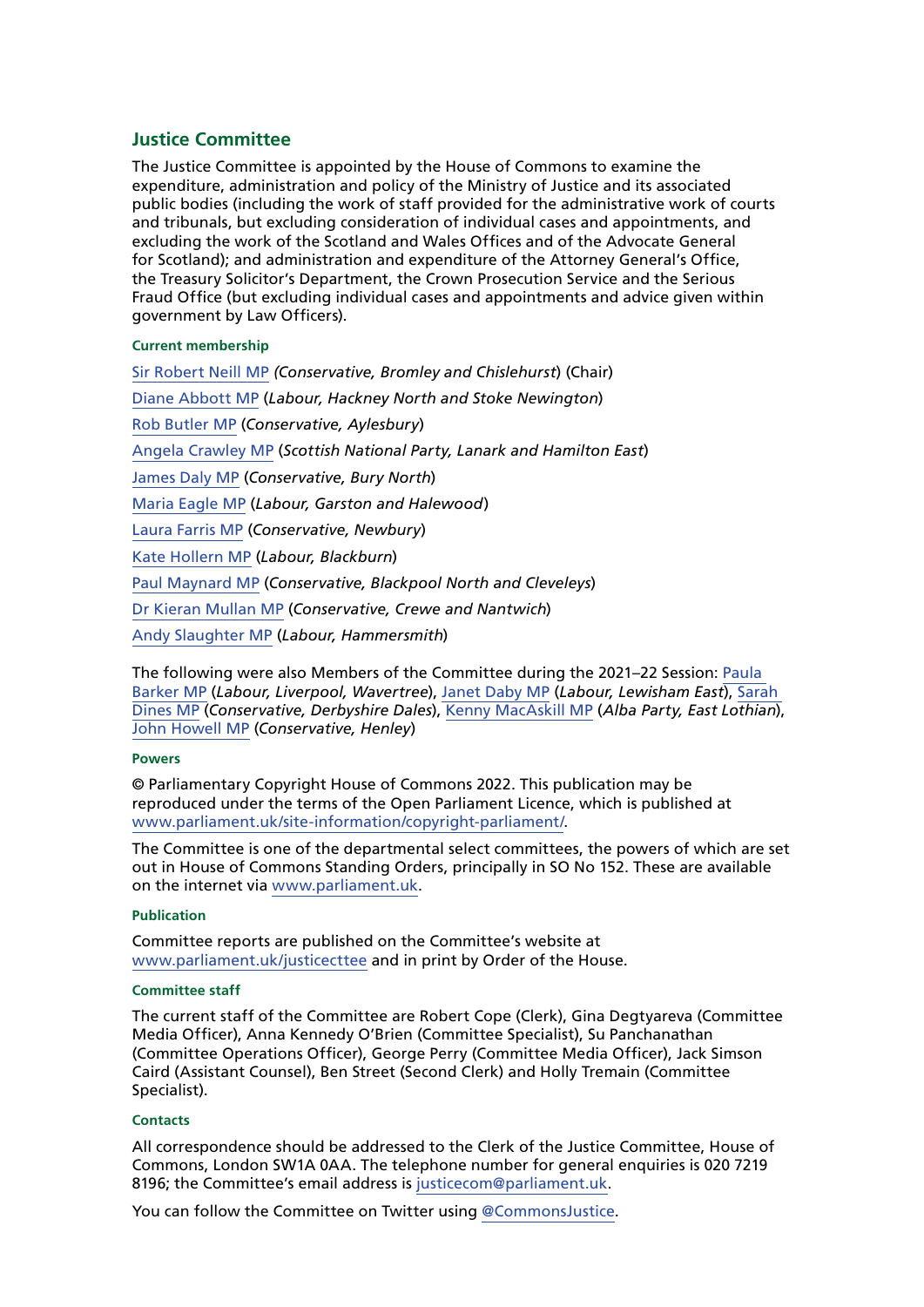# Fifth Special Report

The Justice Committee published its Fifth Report of Session 2021–22, *[Mental health in](chrome-extension://efaidnbmnnnibpcajpcglclefindmkaj/viewer.html?pdfurl=https%3A%2F%2Fcommittees.parliament.uk%2Fpublications%2F7455%2Fdocuments%2F78054%2Fdefault%2F&chunk=true) [prison](chrome-extension://efaidnbmnnnibpcajpcglclefindmkaj/viewer.html?pdfurl=https%3A%2F%2Fcommittees.parliament.uk%2Fpublications%2F7455%2Fdocuments%2F78054%2Fdefault%2F&chunk=true)* (HC 72) on 29 September 2021. The Government's Response was received on 26 January 2022 and is appended below.

# Appendix: Government Response

# **Letter from Victoria Atkins MP, Minister of State for Justice and Minister for Afghan resettlement and Gillian Keegan MP, Minister of State for Health and Social Care**

The Government welcomes the Justice Select Committee's report on Mental Health in Prisons. We are grateful to everyone who contributed to the inquiry by sharing their evidence and expertise with you, as well as to the Committee for your continued engagement with us.

The issues raised are of great importance and we recognise the themes identified in the report. We take the mental health of offenders very seriously and we are committed to ensuring that prisoners can access the appropriate treatment and support at the right time to meet their mental health needs.

As such, we have carefully considered the recommendations made by the Committee and our response is set out below. The MoJ, HMPPS, DHSC and NHS England have been and will continue to work closely together to identify and meet the mental health needs of prisoners, as well as putting measures in place to ensure they can access treatment in the right place. As we monitor closely the restrictions in prisons to control the spread of Covid-19 and save lives, we will continue to build the right conditions in custody to aid resilience and promote positive wellbeing among both prisoners and our staff.

# **Government Response**

# *Understanding the need for mental healthcare in prisons*

#### *1. Recommendation*

#### *Responsible Organisation(s): NHS England and NHS Improvement*

The NHS should use its prison mental health treatment 'needs analysis' to quantify shortfalls in mental health services, make plans and allocate resources so mental healthcare in prisons is at least equivalent to services outside prisons, having taken account of the specific needs of the prison population. (Paragraph 21)

#### *Response*

NHS England and NHS Improvement has commissioned the Centre for Mental Health to conduct a National Mental Health Needs Analysis. This piece of work will give a good understanding of how current provision meets the mental health needs of people in prison. This in turn will provide a clear quantitative picture of current mental health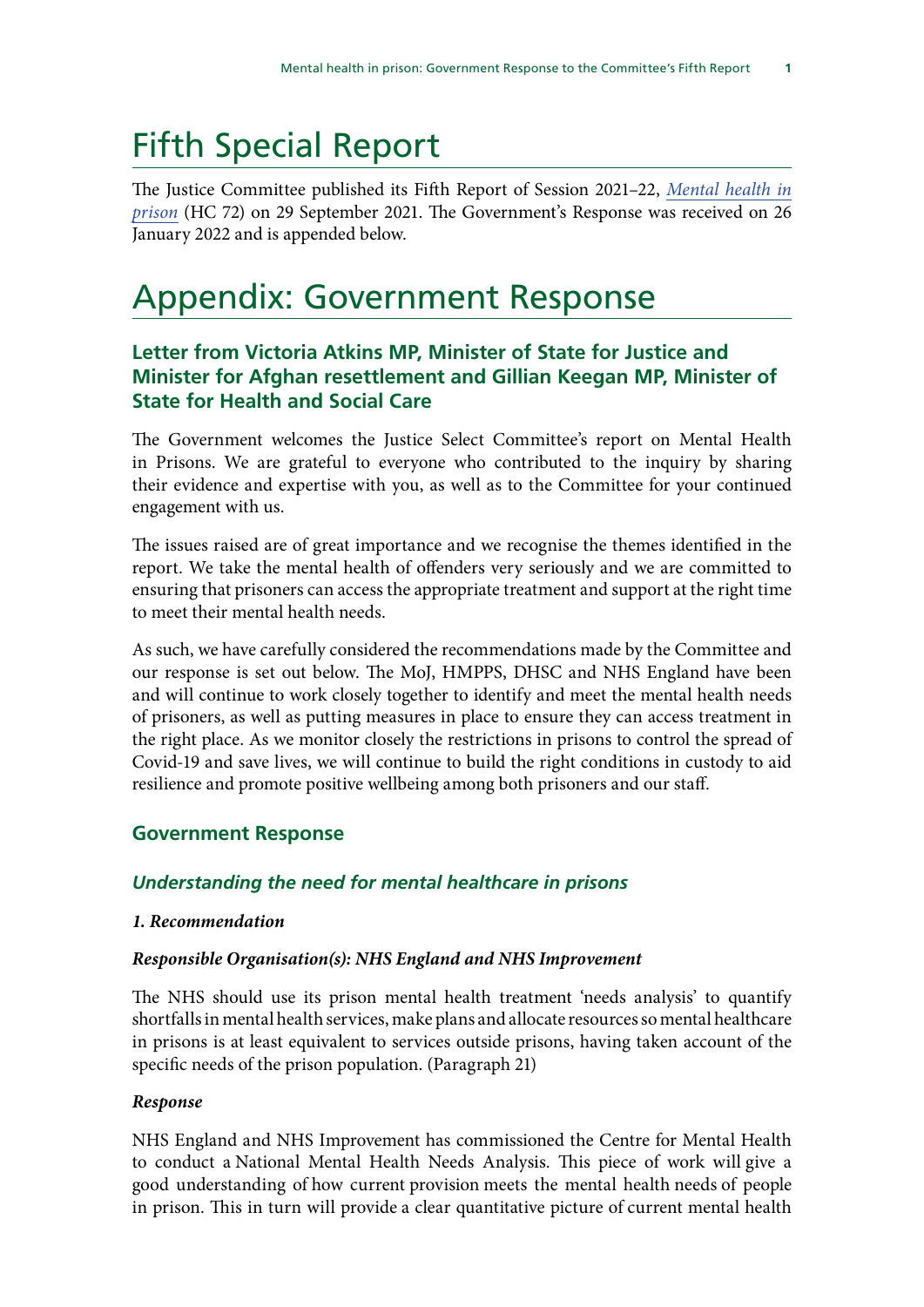need, both met and unmet, and the provision of mental health services, including the range of interventions, waiting times and skill mix. This analysis is due to be ready by the end of 2021/22.

The Centre for Mental Health's analysis follows on from the first part of its review, The Future of Prison Mental Health Care in England,<sup>1</sup> which sets out examples of good practice and areas for improvement within the mental health pathway before custody, in prison and upon release. Findings from both parts of the Centre for Mental Health's work will inform the review of NHS England and NHS Improvement's prison mental health specification which is due to commence by April 2022. This will ensure any gaps in service can be identified and meaningfully tackled.

# *Commissioning prison mental healthcare services and models of care*

# *2. Recommendation*

# *Responsible Organisation(s): NHS England and NHS Improvement*

Healthcare services can be fragmented, meaning people receive no or inadequate care. NHS England and NHS Improvement should set out how they intend to bridge existing gaps in care and resolve the problems that result from fragmented service provision to ensure that all patients receive access to appropriate and adequate care. (Paragraph 26)

# *Response*

It is crucial that people receive the right care throughout their journey through the criminal justice system. The Centre for Mental Health's Mental Health Needs Analysis will help to identify any gaps in service and unmet needs. This will inform the upcoming review of the national prison mental health service specification and any necessary revisions to mental health indicators. In turn, this will ensure people get the right care, at the right time.

#### *3. Recommendation*

# *Responsible Organisation(s): NHS England and NHS Improvement*

NHS England should set out how they balance cost and quality criteria when procuring services. (Paragraph 27)

# *Response*

Balancing cost and quality is key to ensuring services are delivered effectively for those in need whilst providing value for money for the taxpayer. To ensure this balance is taken into account, healthcare provision is commissioned through a robust procurement process in accordance with Public Contracts Regulations  $(2015)^2$  and NHS England and NHS Improvement Standing Financial Instructions.3 This includes how criteria are weighted in terms of cost and quality.

<sup>1</sup> [The future of prison mental health care in England | Centre for Mental Health](https://www.centreformentalhealth.org.uk/publications/future-prison-mental-health-care-england)

<sup>2</sup> [Public procurement policy - GOV.UK \(www.gov.uk\)](https://www.gov.uk/guidance/public-sector-procurement-policy)

<sup>3</sup> [NHS England » Our Standing Financial Instructions](https://www.england.nhs.uk/publication/standing-financial-instructions/)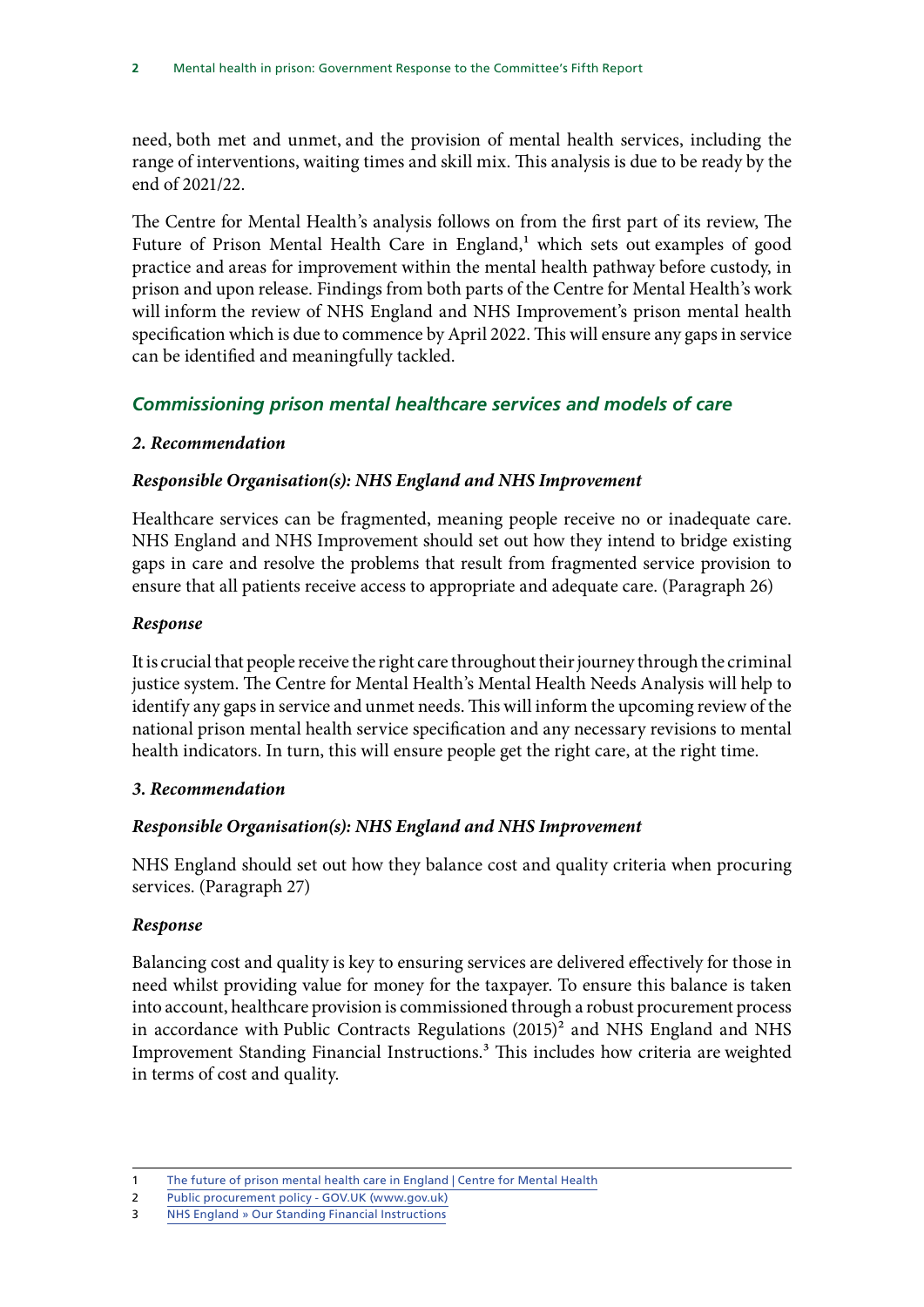#### *4. Recommendation*

### *Responsible Organisation(s): NHS England and NHS Improvement*

The NHS should expand on its work to commission integrated healthcare across all three estates so that prisoners can access proper physical and mental healthcare services at primary and secondary level as appropriate and without undue delay. (Paragraph 39)

### *Response*

Integrated healthcare is key to supporting recovery which is why NHS England and NHS Improvement commissions integrated health services using clinically informed service specifications. Each of the specifications, mental health $4$  and substance misuse,<sup>5</sup> both published in 2018, and the primary care specification,<sup>6</sup> published in 2020, are currently undergoing a review to ensure they remain current. They are planned to be ready for service procurement from April 2023.

Also, building on proposals set out in the NHS Long Term Plan, $<sup>7</sup>$  the move to establish</sup> Integrated Care Systems in law will enable different parts of the health and care system to work together more effectively, in a way that will improve outcomes and address inequalities. As part of this, NHS England and NHS Improvement is developing guidance to support Integrated Care Systems in meeting their responsibilities for the ongoing healthcare of the prison population pre and post custody.

# *5. Recommendation*

# *Responsible Organisation(s): Her Majesty's Prison and Probation Service (HMPPS)*

As the Covid-19 restrictions in prisons are eased, HMPPS (including the Youth Custody Service), should have plans ready for how it will reinvigorate its measures to control unwelcome and unintended issues such as substance abuse and violence in prisons. (Paragraph 40)

#### *Response*

The Ministry of Justice (MoJ) and HMPPS agree with the Committee that tackling substance misuse and violence is critical to prisons' recovery from the pandemic. In the recently published Prisons Strategy White Paper,<sup>8</sup> the MoJ set out its vision for a zerotolerance approach to drugs, as well as plans to address the drivers of violence in prisons. The pandemic has disrupted prison regimes in an unprecedented manner, but it is vital that we learn lessons from the experiences of staff and prisoners during this time, to enable governors to adapt the regime to make our prisons safer, for example by thinking differently about how time out of cell and gatherings of prisoners are structured.

#### *Violence in Prisons*

HMPPS will continue to provide targeted support to prisons to embed key safety processes including the Challenge, Support and Intervention Plan, a framework which

<sup>4</sup> [service-specification-mental-health-for-prisons-in-england-2.pdf](https://www.england.nhs.uk/wp-content/uploads/2018/10/service-specification-mental-health-for-prisons-in-england-2.pdf)

<sup>5</sup> [service-specification-integrated-substance-misuse-treatment-service-in-prisons.pdf \(england.nhs.uk\)](https://www.england.nhs.uk/wp-content/uploads/2018/05/service-specification-integrated-substance-misuse-treatment-service-in-prisons.pdf)

<sup>6</sup> [primary-care-service-spec-medical-nursing-for-prisons-2020.pdf \(england.nhs.uk\)](https://www.england.nhs.uk/wp-content/uploads/2020/03/primary-care-service-spec-medical-nursing-for-prisons-2020.pdf)

<sup>7</sup> [NHS Long Term Plan » Online version of the NHS Long Term Plan](https://www.longtermplan.nhs.uk/online-version/)

<sup>8</sup> [Prisons Strategy White Paper \(publishing.service.gov.uk\)](https://assets.publishing.service.gov.uk/government/uploads/system/uploads/attachment_data/file/1038765/prisons-strategy-white-paper.pdf)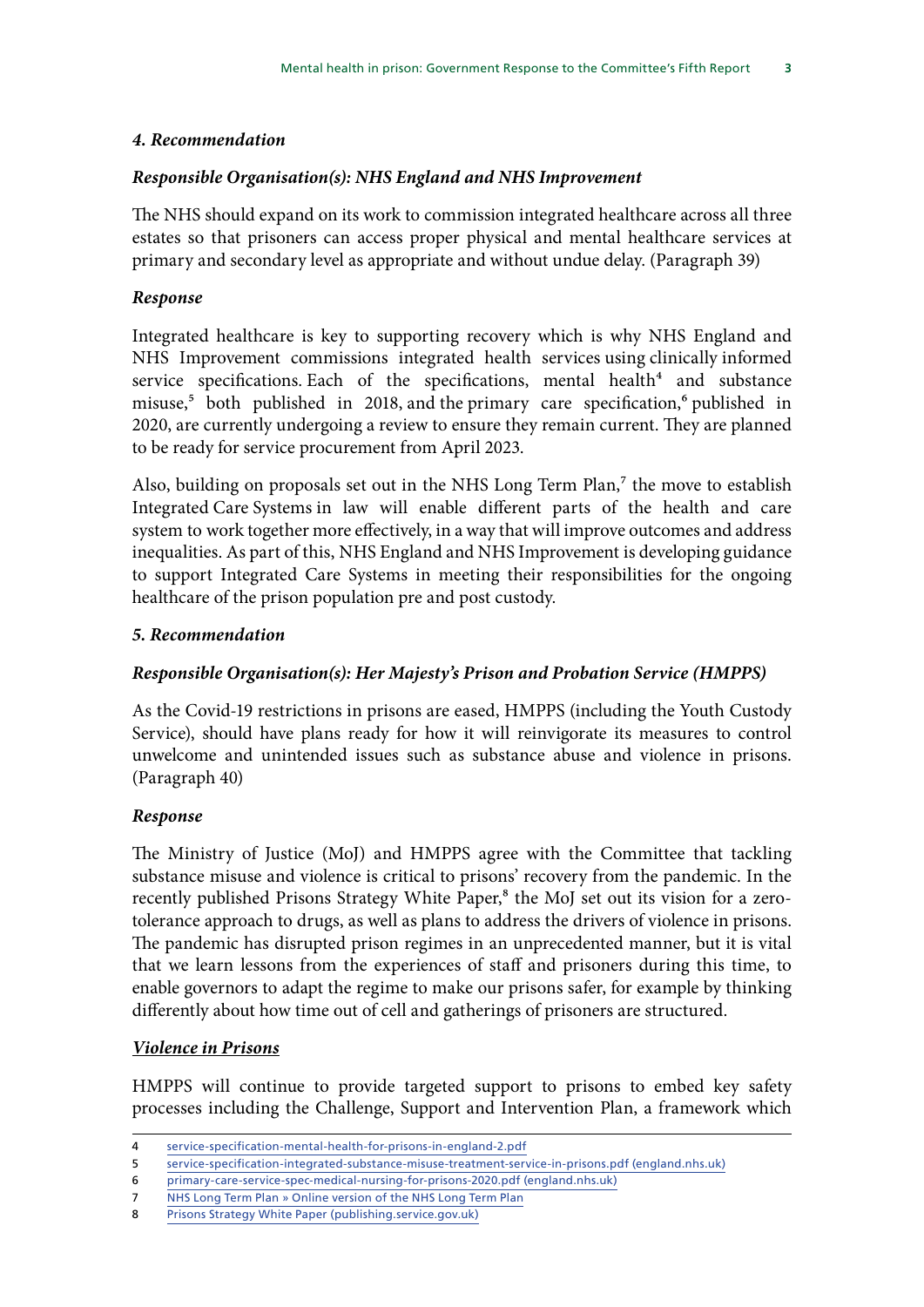helps prisoners manage and move away from violent behaviours. HMPPS will also start the roll out of a new safety training module on Violence Reduction in 2022, to refresh staff skills on identifying, managing and reducing violence, which will help staff de-escalate difficult situations. HMPPS will also introduce a peer support model so that ex-offenders can support prisoners at the start of their time in custody, and train existing prisoners to support their fellow prisoners' wellbeing throughout their sentence, to provide a greater sense of hope and help reduce the risk of violence.

HMPPS will continue to roll out the Offender Management in Custody Key Worker role, which provides staff with allotted time to provide one to one support to individual prisoners. The support is predicated on building constructive staff-prisoner relationships, to foster positive behaviours and build prisoner trust, confidence, hope and commitment to change. This extra support will help ensure the right culture is in place and improve safety.

We recognise that specialist support is required to prevent prisoners harming themselves or others. In the Prisons Strategy White Paper, the MoJ has committed to providing an 'Enhanced Support Service' in local prisons to target the most complex behaviour. This involves mental health specialists and prison staff working together with the prisoner to address their individual risk factors.

# *Youth Custody Service*

Levels of violence within the youth secure estate are too high and the MoJ and HMPPS are determined to improve youth custody, so that children are safer and better able to lead positive lives upon their release. This includes the roll-out of the Custody Support Plan which provides each child with a named officer to work with on a weekly basis to improve trust and consistency. We have also introduced two smaller Enhanced Support Units to support children with the most complex needs through delivery of more intensive rehabilitation work in a therapeutic environment. To de-escalate behaviour and prevent violence, we continue to train and upskill our staff, so they are better able to meet the needs of children in custody. Our approach is underpinned by 'SECURE STAIRS', the framework of integrated care jointly led by NHS England, NHS Improvement and the Youth Custody Service (YCS), encompassing education, health, and behavioural support to ensure each young person receives a full needs assessment and a tailored consistent level of care.

# *Substance Abuse*

The MoJ and HMPPS have already invested £100 million to tackle all crime in prisons, including to stop drugs, weapons and phones from getting into prisons and fuelling violence. This includes the roll out of airport-style security measures to prevent contraband from getting into prisons, such as X-ray body scanners, which have been rolled out across the entire closed male estate. Enhanced Gate Security will also be deployed across 42 high-risk sites by the end of March 2022.

A key part of the MoJ's work to reduce drug use in prison is the recently published 10-year Cross-Government Drugs Strategy,<sup>9</sup> which focuses on three pillars - restricting supply, reducing demand and building prisoners' recovery. As part of the strategy, the MoJ will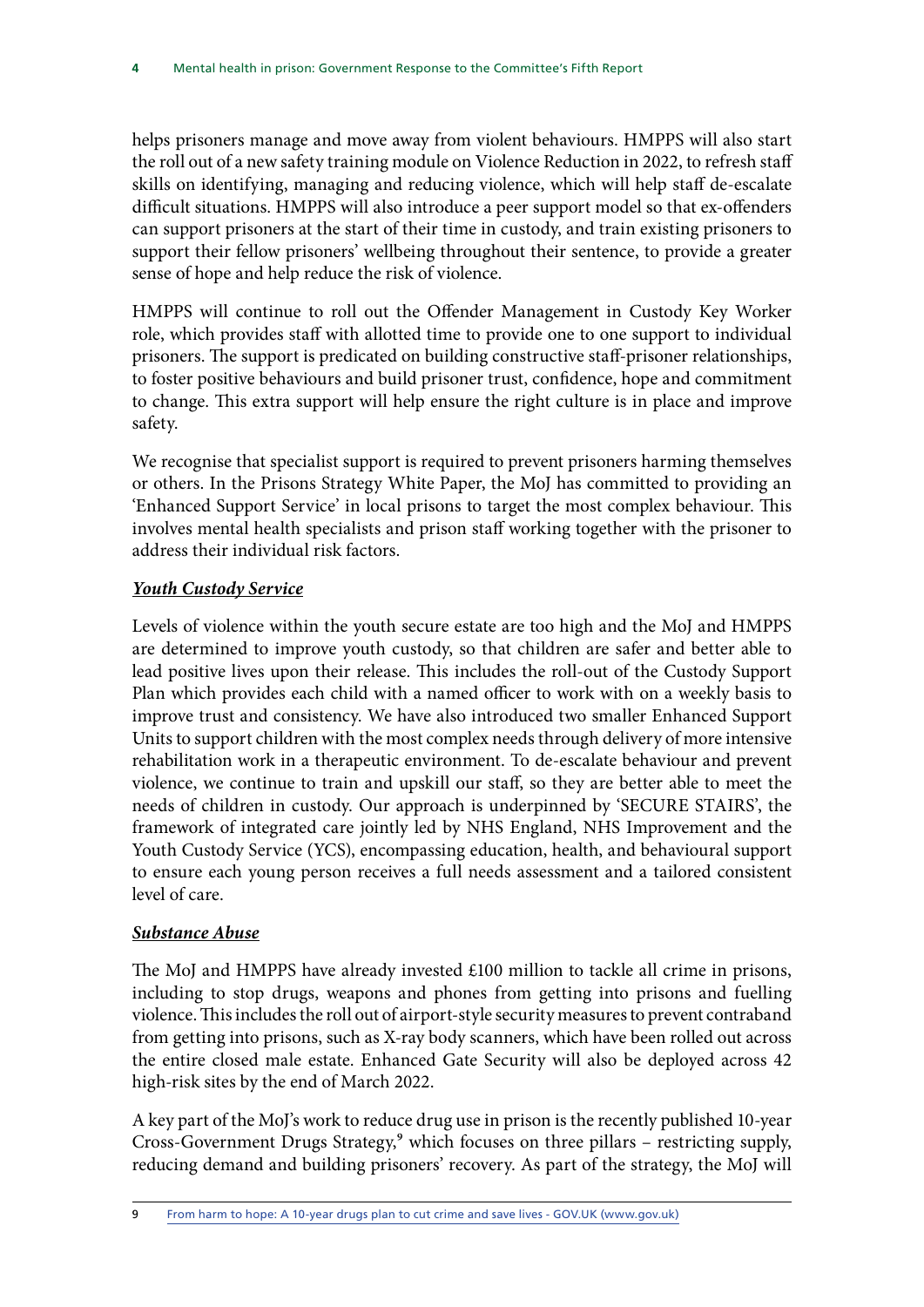be investing £120 million to make sure that offenders fully engage with recovery-focused services, so they can lead lives that are both drug and crime free. Through the Strategy, we want to ensure all prisoners receive a comprehensive health screening within their first week to identify drug misuse and related health needs and agree a plan for recoveryfocused treatment, including abstinence-based treatment options, tailored to the length of their sentence. Regular drug testing also enables us to respond quickly, punish and disrupt supply and identify drug misuse so that prisoners can be referred to treatment. In the Prisons Strategy White Paper, we have committed to improving drug testing in prisons and in the community, aiming to test for a broader range of substances, and we will invest in training prison officers to develop their understanding of how to support offenders with mental health and substance misuse needs. We are also expanding incentivised substance free living units where prisoners live drug free, with peer support and voluntary testing to support recovery.

# *Mental illness in prison*

#### *6. Recommendation*

#### *Responsible Organisation(s): MoJ, NHS England and NHS Improvement*

The MoJ and the NHS should accelerate plans to increase the availability of Community Sentence Treatment Requirement orders, so these orders are available options for sentencers in all parts of England and Wales by 31 March 2023. (Paragraph 44)

#### *Response*

Drug and Alcohol Treatment Requirements and secondary care MHTRs are already available to sentencers in every court and we are in the process of raising awareness among the judiciary about their availability.

Through the Community Sentence Treatment Requirements Programme, the Department of Health and Social Care (DHSC), MoJ, HMPPS, NHS England, NHS Improvement and the Office for Health Improvement and Disparities (OHID) are working together to ensure greater use and improved access to timely and appropriate mental health and substance misuse services for offenders who need them.

The programme, which uses NHS Long Term Plan funding, is on track to introduce primary care Mental Health Treatment Requirements (MHTRs) to half of England by 2023.

#### *7. Recommendation*

#### *Responsible Organisation(s): NHS England and NHS Improvement*

The NHS should identify why some establishments have difficulties screening prisoners within 24 hours of arrival and should put in place action plans with the healthcare providers at those establishments to remedy this. (Paragraph 52)

#### *Response*

As commissioners, NHS England and NHS Improvement provide support to parts of the system that may be experiencing difficulties. As part of contract performance monitoring,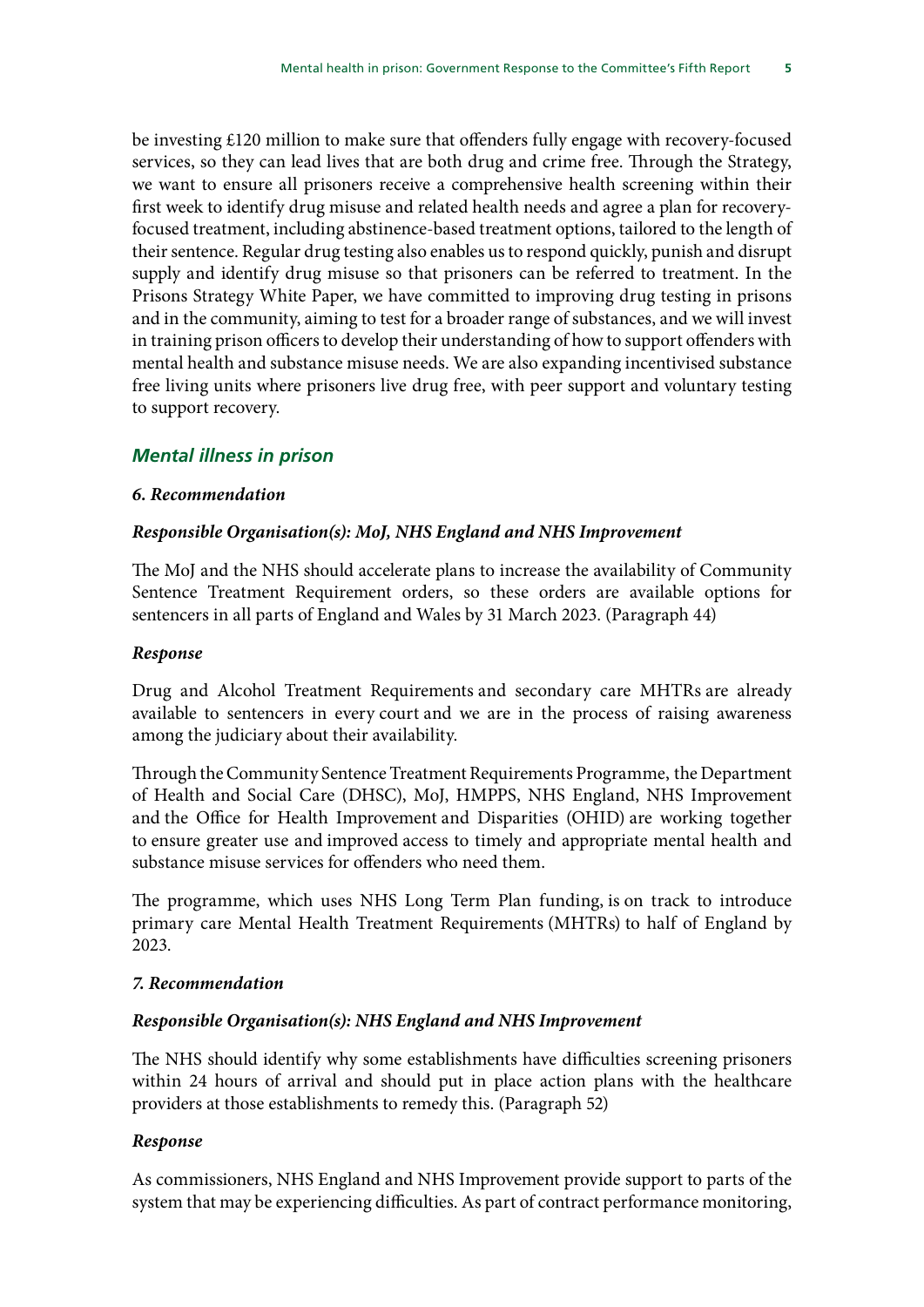NHS England and NHS Improvement commissioners review a number of indicators including the completion of prison reception and secondary screening tools within the specified timeframes. This ensures that providers who are not consistently meeting their contractual targets can be identified and properly supported. Where that is the case, commissioners work with prison establishments to ensure action plans are developed to improve performance.

#### *8. Recommendation*

#### *Responsible Organisation(s): NHS England and NHS Improvement*

The NHS should review its mental health services specification so that mental health screening is always carried out by a competent mental health professional with experience of the criminal justice system. (Paragraph 53)

#### *Response*

NICE guidance on the Physical Health of People in Prison  $(NG57)^{10}$  and the Service Specification for Integrated Mental Health Service for Prisons (2018) in England specify that screening, assessment and treatment for mental health issues should be in place as appropriate and delivered by professionals and allied staff who are suitably competent, well led, properly supervised and operating within a clear quality and clinical governance framework supporting safe and effective delivery.

Where a referral is made to the mental health team during any point of the prisoner health pathway, services are required to ensure that competent practitioners who have experience of working with people in contact with the criminal justice system and mental health problems perform the mental health assessment.

#### *9. Recommendation*

#### *Responsible Organisation(s): NHS England and NHS Improvement*

The NHS should accelerate its work to understand why there is a racial disparity in identifying mental health issues in prison and implement a solution. (Paragraph 54)

#### *Response*

Tackling racial disparity is crucial to delivering a fair and equitable service. The National Mental Health Needs Analysis, commissioned by NHS England and NHS Improvement and conducted by the Centre for Mental Health, includes ethnicity, and will provide a clearer indication of representation and any racial disparity in access to mental health services. Further work will be commissioned to build upon data from the needs analysis, including working with organisations representing ethnic minority groups, to inform the service specification review and to reduce health inequalities.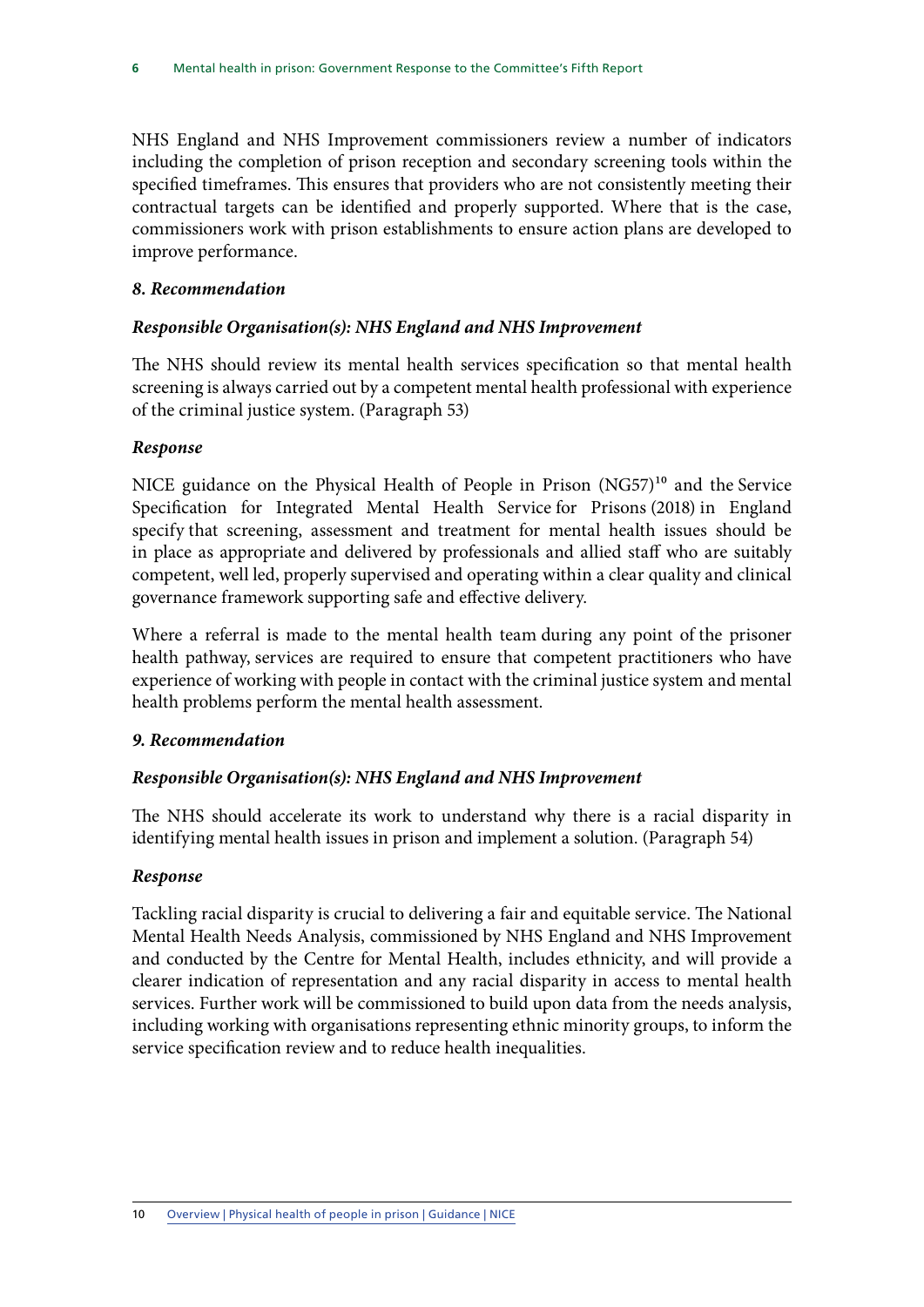#### *10. Recommendation*

#### *Responsible Organisation(s): HMPPS*

HMPPS should (with the Royal Colleges and other experts in the field of prison mental healthcare) develop training for prison officers and other operational staff on how to identify mental illness and how to support and signpost prisoners to treatment. It should establish regular refresher training. (Paragraph 62)

#### *Response*

HMPPS recognises that its staff, who interact with prisoners every day, are a vital part of creating an environment that supports good mental health for all prisoners. HMPPS is committed to ensuring that all staff receive an appropriate level of mental health training to equip them with the skills needed to not only better support the rehabilitation of prisoners with mental health issues, but also be able to identify and signpost them to appropriate healthcare services when necessary.

HMPPS is delivering introductory mental health training to new staff as part of prison officer entry level training, as well as to existing staff, to embed mental health awareness and develop a better understanding of the mental health needs a prisoner may have.

For staff supporting complex individuals including those identified as at risk of suicide and self-harm, HMPPS is currently refreshing its safety training package and as part of this plan, will explore the development of enhanced mental health training. In the Prisons Strategy White Paper, the MoJ has committed to go further and explore developing training for staff across prison and probation to better equip them to understand how the mental health and substance misuse needs of offenders, which often co-exist, may impact on their behaviour, and how to work with healthcare to mitigate these impacts. HMPPS has commissioned Skills for Justice/Health to lead the creation of a Core Capabilities Framework for Adult Health, Wellbeing & Care. The framework outlines the core capabilities required to work with adults who need health and social care interventions and support within the custodial setting and for those on probation. From January onwards, HMPPS will work with Skills for Justice to develop a range of bespoke learning products, tailored to the justice sector, that will complement the core capabilities framework outlined above. They will utilise learning materials already in development as well as create content designed for HMPPS.

With self-harm rates in women's prisons disproportionality high, and a higher level of mental health needs, the MoJ has further committed to a specialised recruitment and training proposal to equip staff to effectively support women who self-harm and those who have experienced domestic violence and sexual abuse.

#### *11. Recommendation*

#### *Responsible Organisation(s): MoJ, HMPPS, NHS England and NHS Improvement*

The Ministry of Justice, HMPPS and NHS England should take urgent steps to increase provision of mental healthcare services over the coming 12 months so that prisoners whose mental health has deteriorated because of the pandemic can be treated. (Paragraph 62)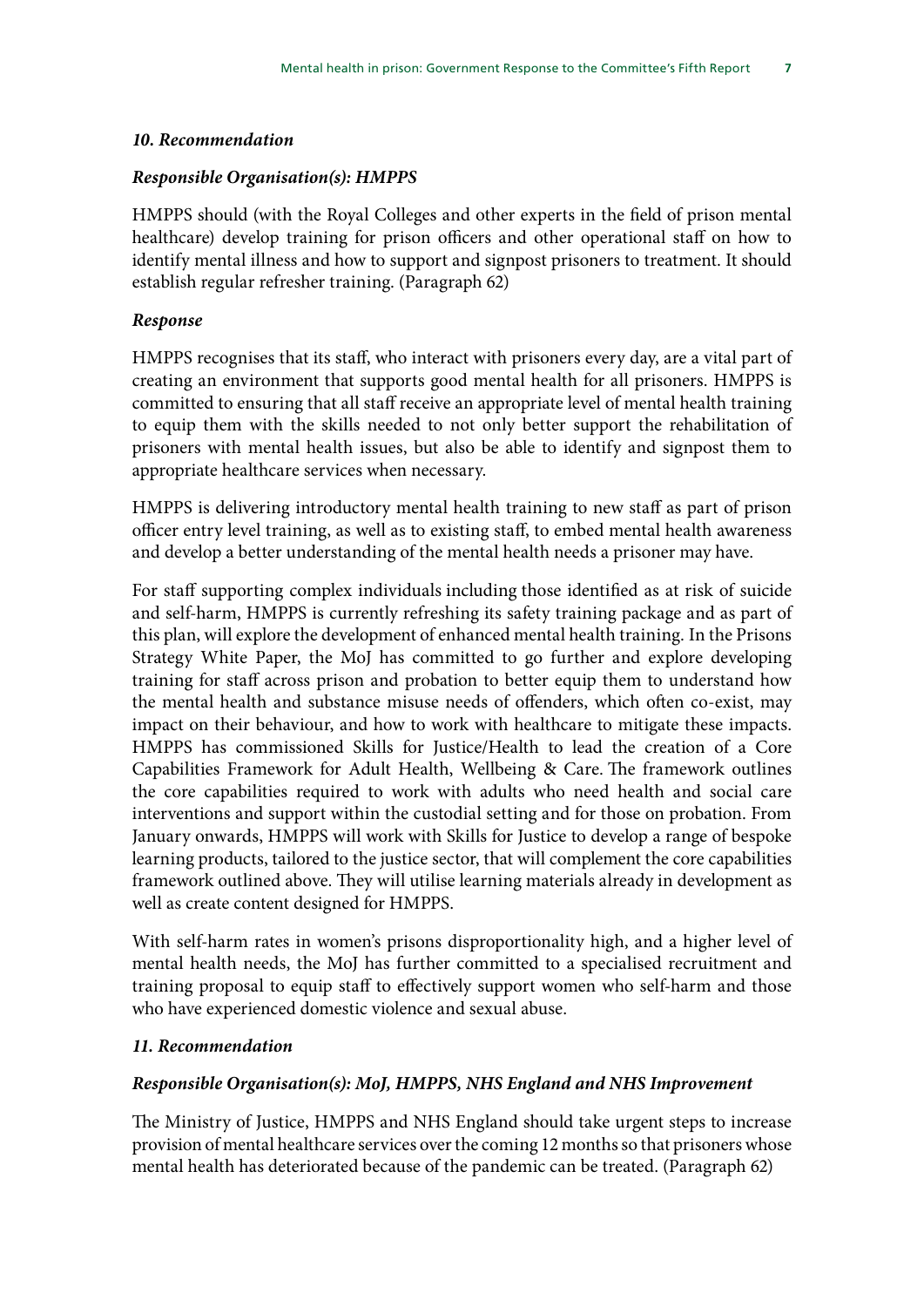# *Response*

The mental health of prisoners remains a priority for this Government as it has done throughout the pandemic. The MoJ, HMPPS, DHSC, NHS England and NHS Improvement are working closely together to ensure that offenders can access the right treatment and care at the right time.

HMPPS recognises that the continued provision of healthcare and medication is critical to support prisoners whose mental health might have deteriorated because of the pandemic. Governors have continued to work hard to ensure that prisoners can access healthcare in a timely manner, and where necessary adjust staffing requirements to improve timely access to the full range of commissioned health services.

HMPPS is looking at how to further promote positive wellbeing in prisons to strengthen support for prisoners and reduce the risk of individuals reaching crisis point and harming themselves or others. To this end we have increased staffing levels by 4,088 FTE officers between October 2016 and June 2021 to enable the roll out of the Offender Management in Custody Key Worker scheme, which provides one-to-one support to every prisoner across the closed adult male estate. HMPPS is supporting establishments to deliver this service in a safe and flexible way, once regimes can safely be eased.

In addition, HMPPS continues to fund the Samaritans' excellent Listeners scheme by awarding a grant of £500k each year, through which selected prisoners are trained to provide emotional support to their fellow prisoners. To provide support to prisoners and staff when it is most needed, we have committed to expanding on this service and funding it over the next two years. This includes offering extra training for listeners, guidance for Governors and safety teams, information materials for staff and prisoners, and the deployment of a Samaritans adviser in the event of a self-inflicted death.

Family contact is known to be an important factor in supporting wellbeing, and the accelerated introduction of secure family video calling (Purple Visits) and in-cell telephony in the wake of Covid-19 restrictions has demonstrated the value these services can have in maintaining family engagement. Through the Prisons Strategy White Paper, the MoJ and HMPPS have committed to continue offering these services over the next 12 months, as well as considering lessons learnt from the pandemic and Lord Farmer's review for maintaining family ties.<sup>11</sup>

The prison regime – how prisoners spend their time in prison, and how prisons organise the daily routine – is fundamental in supporting prisoners to manage their mental health. Time during the daily routine should be well-spent and shaped to enable prisoners to improve their mental health. We will continue to closely monitor the restrictions in prisons to control the spread of Covid-19, carefully balancing the need to save lives and promote positive wellbeing. As part of this, HMPPS will recommence a programme of future regime design that will support, guide and steer prisons to build back better regimes on the basis of learning and evidence.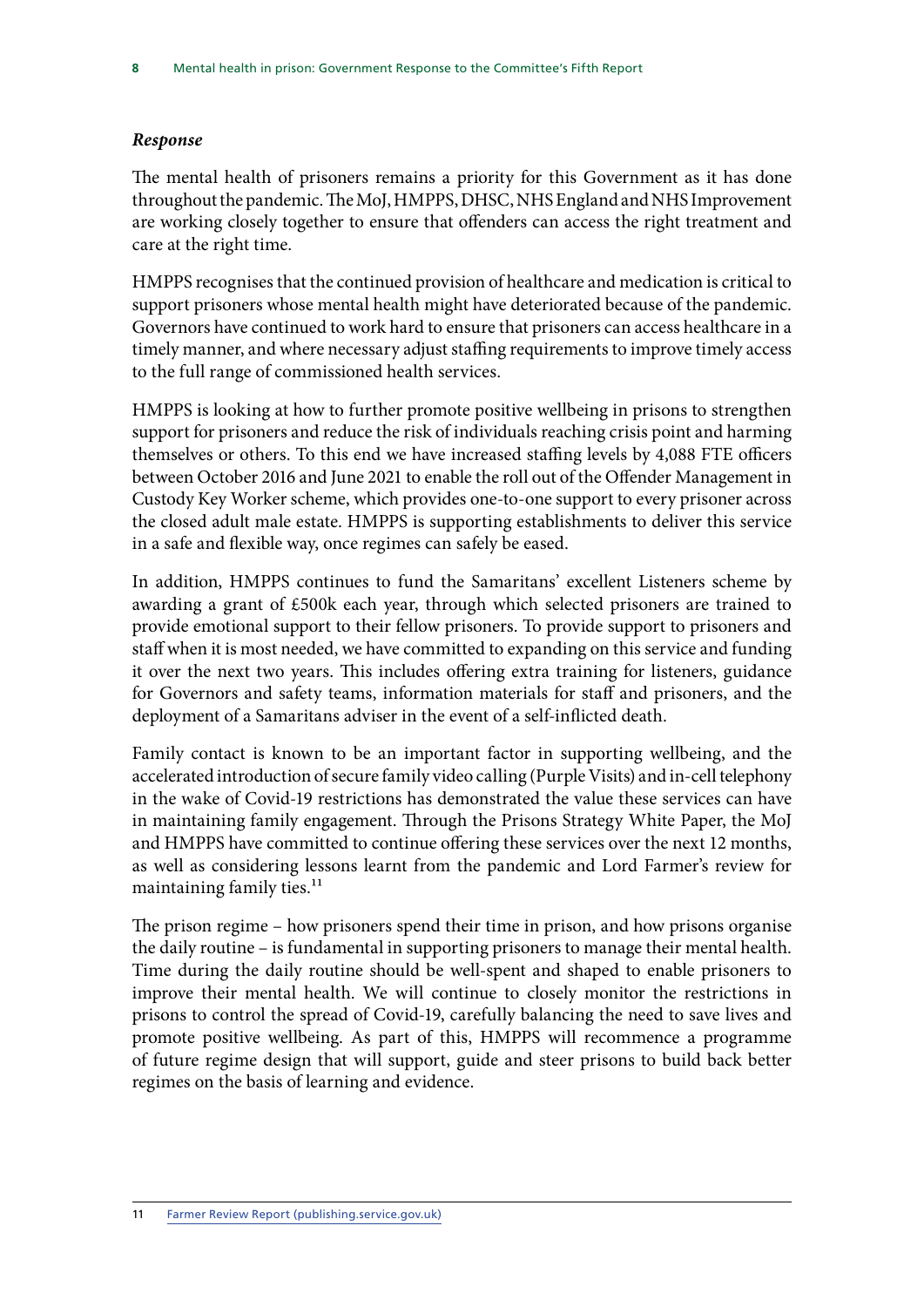#### *12. Recommendation*

#### *Responsible Organisation(s): HMPPS*

HMPPS should build on its existing management guidance and occupational health services to increase its support for the mental well-being of those who work in prison. (Paragraph 63)

#### *Response*

HMPPS is committed to listening to its staff to better understand how to improve their wellbeing and provide a fulfilling and safe workplace where they feel valued and supported. To promote positive wellbeing, HMPPS has robust mechanisms in place to ensure that it is delivering responsive and high-quality support to staff following traumatic incidents. This includes guidance for line managers detailing how to signpost staff to support and make occupational health referrals where staff can access cognitive behavioural therapy and eye movement desensitisation and reprocessing therapy. These are specialist therapies to support individuals who have experienced occupational trauma. HMPPS recognises its duty of care and makes these therapies available to staff accordingly, ensuring rapid access once an assessment has taken place to aid their recovery so they can remain in work.

All HMPPS staff, including prison officers, have access to 'Reflective Sessions' which aim to mitigate any potential negative impacts on their mental health due to the challenges of their roles. These sessions are routinely offered to senior prison managers and feedback shows that they have been positively received, as over 82% of all Governors and Deputy Governors have taken up the opportunity for a session. Managers within HMPPS can also access the Employee Assistance provider which is available 24 hours a day. This service can be accessed year-round via a helpline staffed by counsellors to provide confidential advice and support on any personal or work-related matters.

Due to the ever-changing situation and emerging trends in poor mental health following Covid-19, the MoJ and HMPPS have now implemented a specialist 'Post Covid Syndrome' service. This provides employees who are suffering mental ill health symptoms from Long Covid with the opportunity to be referred into an eight-week functional restoration programme where they receive one-to-one rehabilitative support under the care of a mental health specialist.

#### *13. Recommendation*

#### *Responsible Organisation(s): MoJ, DHSC, NHS England and NHS Improvement*

The Ministry of Justice should work with the Department for Health and Social Care and the NHS to increase immediately the availability of mental health inpatient beds for prisoners from those prisons that have the most difficulty transferring prisoners within the time limit, including for those who are considered by some of those involved to have 'untreatable' conditions. (Paragraph 79)

#### *Response*

The MoJ, HMPPS, DHSC, NHS England and NHS Improvement have a responsibility to ensure those in prison receive appropriate care in the right setting, at the right time. If a prisoner has a severe mental health need to an extent that suggests that detention under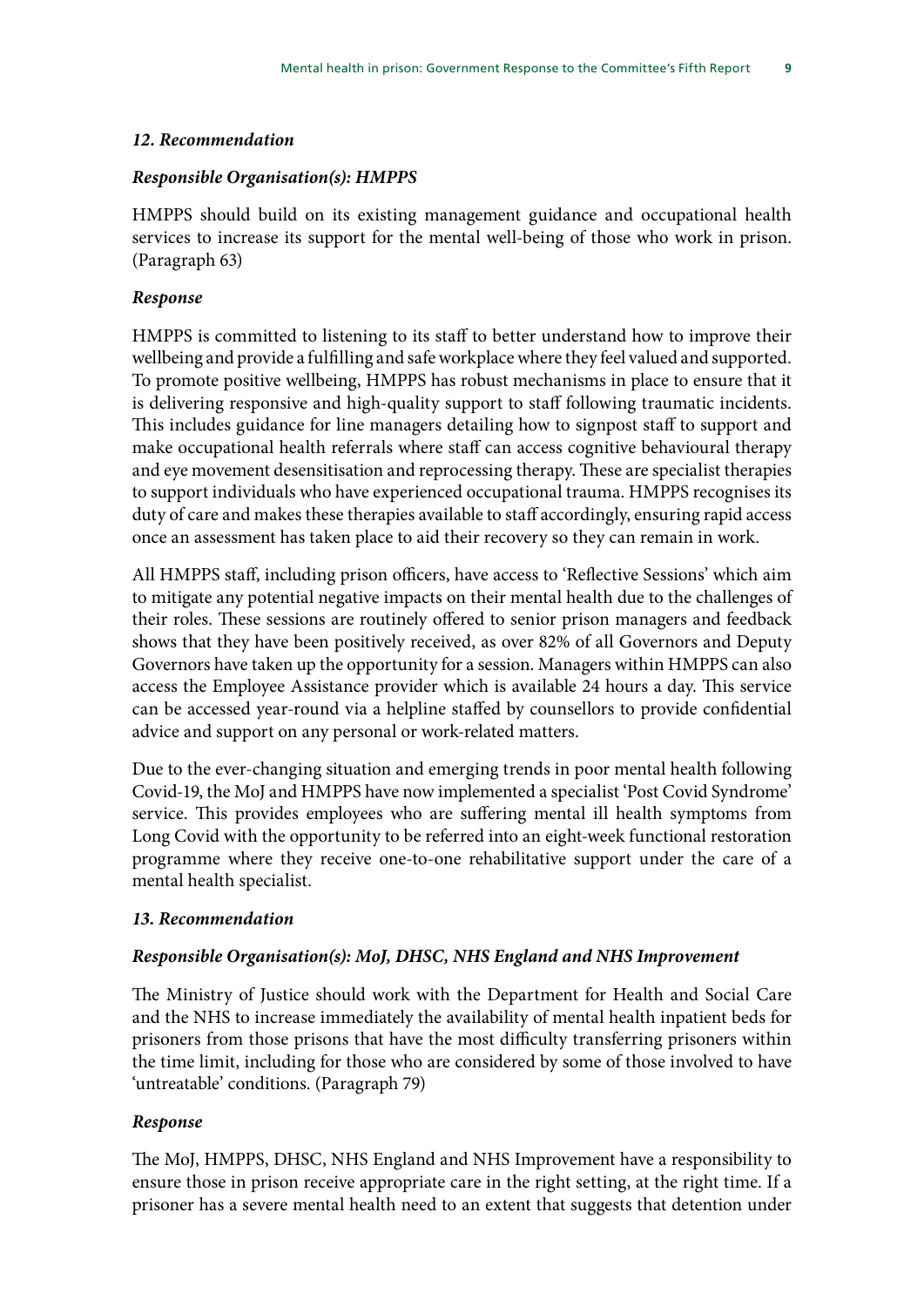the Mental Health Act may be appropriate, they should be referred and assessed clinically to determine whether transfer to a mental health hospital is warranted. We recognise that in some cases this process takes too long and stakeholders are working together to implement revised NHS England and NHS Improvement Guidance for transfers and remissions, published in June 2021.<sup>12</sup>

We are determined to improve the referral, assessment and transfer process, and ensure unnecessary delays are reduced to ensure the best outcome for each individual. We know that this is dependent on strong collaborative efforts between MoJ, HMPPS, DHSC, NHS England and NHS Improvement. In the White Paper on Reforming the Mental Health Act,<sup>13</sup> the Government has committed to introducing a new statutory time limit of 28 days for transfers to mental health hospitals, to be commenced once the revised NHS England and NHS Improvement guidance has been fully embedded in practice. This will be kept under review based on monthly monitoring data, and we will take stock of progress during 2022/23.

The NHS Long Term Plan describes policy for mental health services which includes investment into community mental health services and alternatives to admission, to try and reduce the need for mental health inpatient care. The aim is to improve throughput across the whole pathway and consequently ensure appropriate access to mental health inpatient services when required. Additional investment in mental health services, £1bn per year by 2023/24, supports the ambition within the Long Term Plan.

# *14. Recommendation*

# *Responsible Organisation(s): HMPPS, NHS England and NHS Improvement*

HMPPS and the NHS should gather and publish monthly information for every establishment (without naming establishments to protect patient confidentiality) on the number of prisoners awaiting transfers to inpatient care for mental illness and for how long they have been waiting. (Paragraph 80)

# *Response*

In June 2021 NHS England and NHS Improvement published Transfer and Remission Guidance setting out a 28-day timeframe for transfers from prison to hospital and in April 2021 developed a data input portal. This enables providers of mental health services in prisons to submit transfer and remission data which is analysed against the relevant timeframes. This analysis enables NHS England and NHS Improvement to identify, understand and address any delays in transfers and remissions, and any areas where improvement is needed. Monitoring of the monthly data is ongoing and if timeframes are breached, targeted work will be carried out with local and regional teams and NHS funded providers. This data is not published as it is not possible to do so without potentially identifying individual patients/prisoners due to the small numbers in each establishment. Access to relevant data is available to commissioners and providers.

The Mental Health Casework Section (MHCS) in HMPPS has a small but significant part to play in the transfer and remission process of restricted patients. MHCS works

<sup>12</sup> [NHS England » Guidance for the transfer and remission of adult prisoners and immigration removal centre](https://www.england.nhs.uk/publication/guidance-for-the-transfer-and-remission-of-adult-prisoners-and-immigration-removal-centre-detainees-under-the-mental-health-act-1983/)  [detainees under the Mental Health Act 1983](https://www.england.nhs.uk/publication/guidance-for-the-transfer-and-remission-of-adult-prisoners-and-immigration-removal-centre-detainees-under-the-mental-health-act-1983/)

<sup>13</sup> Reforming the Mental Health Act - GOV.UK (www.gov.uk)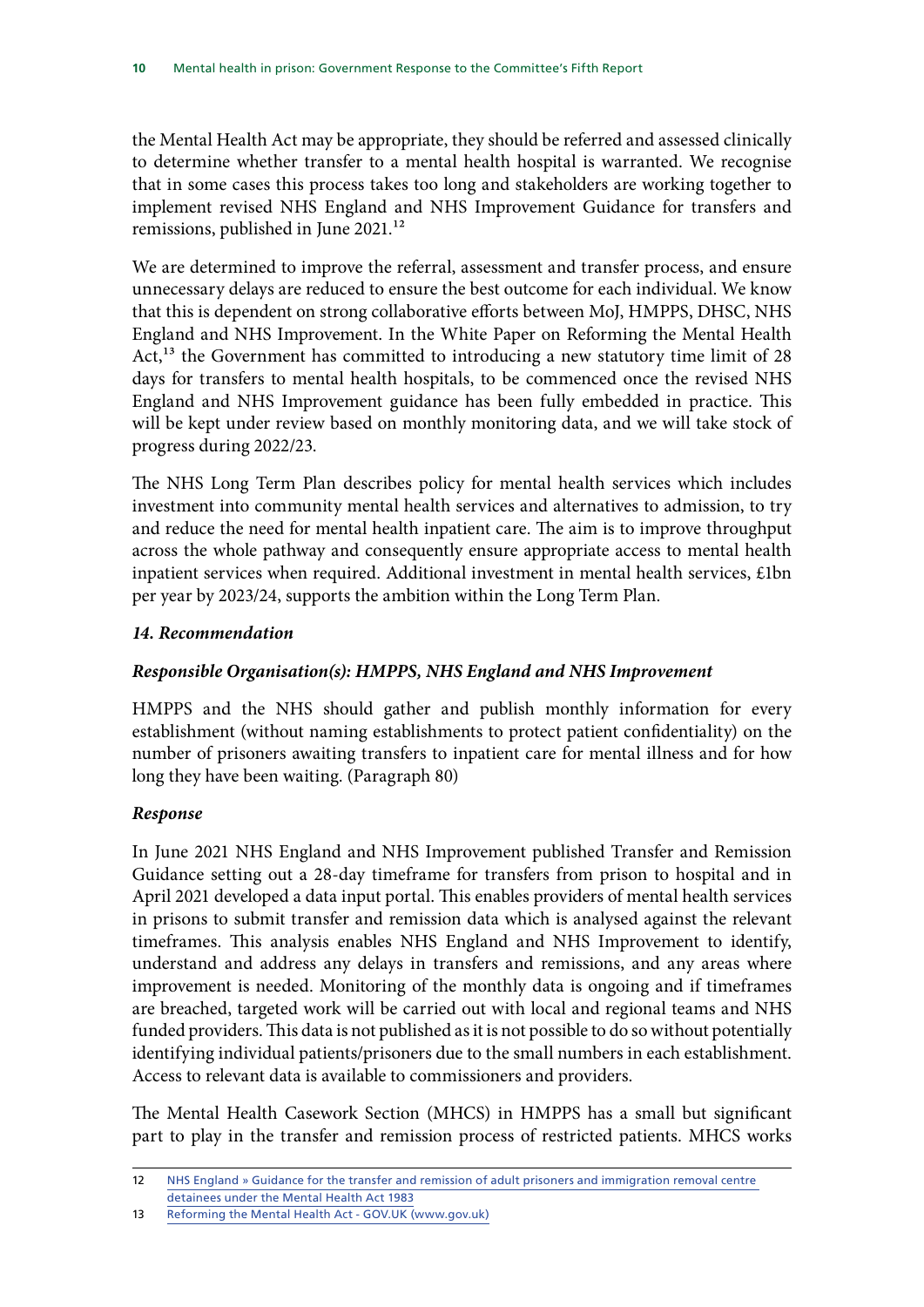to published timeliness targets for all its key decisions including prison transfers, as set out in their performance framework<sup>14</sup> and similarly reports to stakeholders quarterly on performance against these timeliness targets.

# *15. Recommendation*

# *Responsible Organisation(s): MoJ, DHSC, HMPPS, NHS England and NHS Improvement*

As a matter of urgency, the Ministry of Justice, the Department for Health and Social Care, HMPPS and NHS England should introduce arrangements so that all prisoners' medical records are swiftly available between prisons and between the community and prison and vice versa. They should set a joint target date for this work to be completed and a timeline towards it. (Paragraph 88)

# *Response*

Health and justice partners (MoJ, DHSC, HMPPS, NHS England and NHS Improvement) are committed to improving information sharing between agencies and promoting better joint working to improve outcomes for individuals with mental health problems. To meet this commitment, health records will be automatically transferred between health services in the community and in prisons. We expect to complete implementation for the whole of the male estate by April 2023 and the whole of the female estate by the end of 2023.

# *16. Recommendation*

# *Responsible Organisation(s): HMPPS*

Prison healthcare providers should systematically assess the mental health of prisoners coming up for parole and make sure that any needing support and treatment have it in good time before they make an application. (Paragraph 90)

# *Response*

The mental health of a prisoner is monitored throughout their sentence, not just around the time of their parole. However, HMPPS has work in train to improve how prisoners with mental health issues are supported when they are coming up for parole. For those prisoners who have mental capacity issues the agency is introducing a formal process to identify and access support, including legal representation, during their parole or recall review process. This work outlines the requirement for prisons and the Probation Service to identify where there are concerns about a prisoner's mental capacity, contribute to a case discussion which supports HMPPS practitioners to navigate the mental capacity process, and identify where mental capacity assessments should be commissioned.

For the small number of parole eligible restricted patients who have been detained in hospital for mental health treatment, their discharge is dependent on both a positive tribunal decision and a positive parole decision. Historically many patients have faced delays and the wait between the two processes could be lengthy. Professor Sir Simon Wessely raised this issue in his review of the Mental Health Act and it was addressed in the Government's response.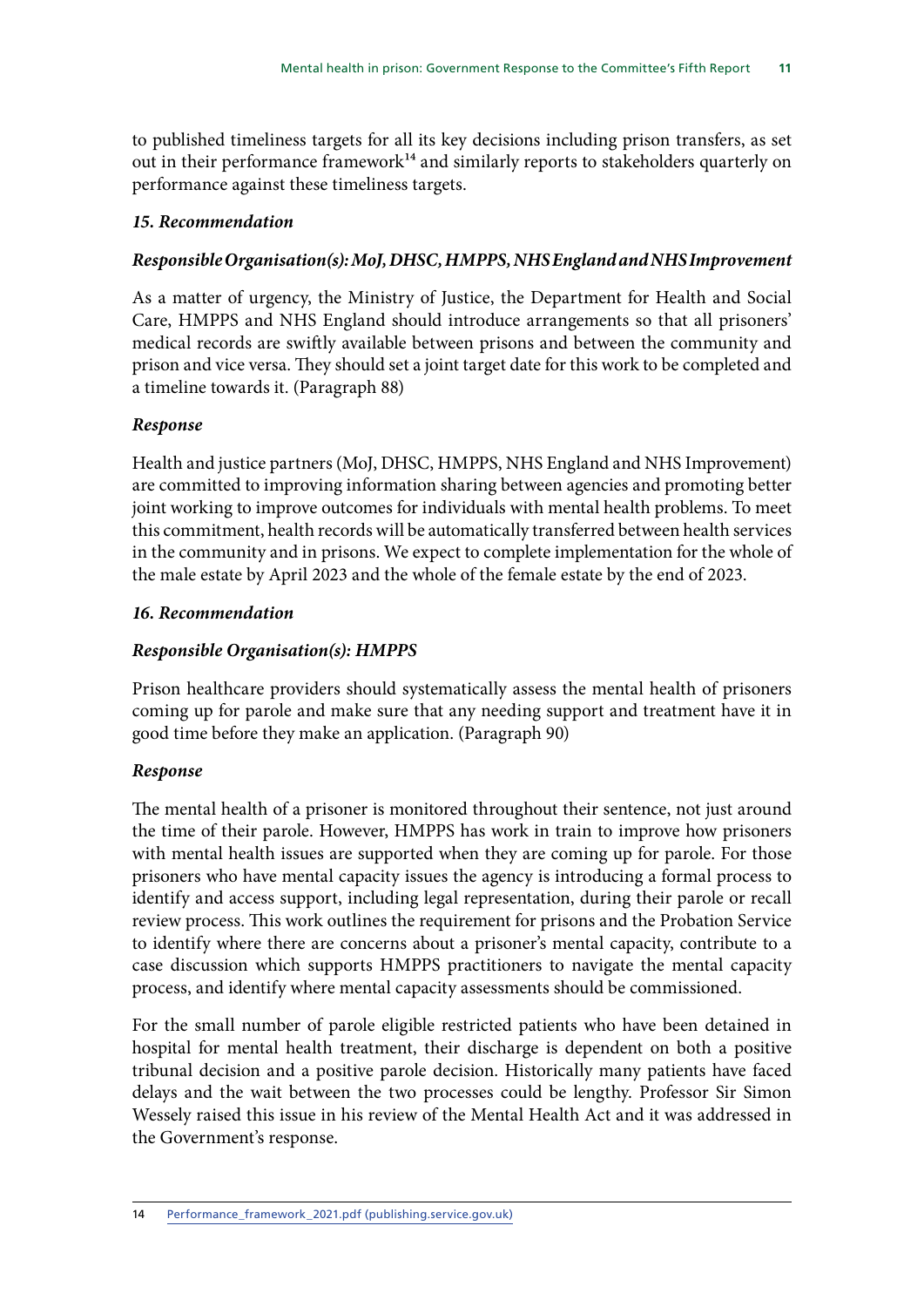On 1st November 2021 the Mental Health Streamlining Pilot was launched with the aim of ensuring these patients receive an expedited review of their suitability for release into the community. The pilot will run for a 12-month period and will be reviewed at the 6-month and 9-month milestone points, allowing for any adaptations to be made if necessary. We believe approximately 35/40 cases per year will fall under the criteria for the new pilot process.

# *17. Recommendation*

# *Responsible Organisation(s): NHS England and NHS Improvement*

NHS England should liaise with the Parole Board to identify local areas where there are problems arranging mental health treatment packages for prisoners under consideration for parole. NHS England should then work with the new NHS Integrated Care Systems and providers to help them understand and fulfil their responsibilities so that these prisoners may be released safely and promptly. (Paragraph 91)

# *Response*

In the recent White Paper, Working Together to Improve Health and Social Care for All,<sup>15</sup> the Government set out its ambition for every part of England to be covered by an Integrated Care System.

NHS England and NHS Improvement is developing guidance to support Integrated Care Systems to fulfil their responsibilities for the continuity of care pathways of the prison population. This will encompass the needs of the prison population both pre and post custody. It is also intended that the interface between prison healthcare, the parole board and preparation to ensure continuity of care upon release will be incorporated into the review of the mental health service specification.

# *18. Recommendation*

# *Responsible Organisation(s): HMPPS, NHS England and NHS Improvement*

The NHS should learn early lessons swiftly from its RECONNECT pathfinder projects and accelerate roll-out of the most important features across all prisons in the interim between now and 2024 when it intends to have completed the full roll-out. Similarly, HMPPS's five Health and Justice Partnership Co-ordinator pilots should be evaluated as soon as possible and if this evaluation is positive, they should be implemented across all prisons. The findings from the pathfinders and the pilots should be published. (Paragraph 93)

# *Response*

The MoJ and HMPPS welcomes the continued roll-out of NHS England and NHS Improvement's RECONNECT, a care after custody service, which is supporting prison leavers to remain engaged with the right treatment upon resettlement through referrals into health services. NHS England and NHS Improvement undertook a "Lessons Learned" exercise during the first year of the RECONNECT pathfinders and is commissioning an evaluation through the National Institute for Health Research, which is due to commence 2022/23.

<sup>15</sup> [Integration and Innovation: working together to improve health and social care for all \(publishing.service.gov.](https://assets.publishing.service.gov.uk/government/uploads/system/uploads/attachment_data/file/960548/integration-and-innovation-working-together-to-improve-health-and-social-care-for-all-web-version.pdf) [uk\)](https://assets.publishing.service.gov.uk/government/uploads/system/uploads/attachment_data/file/960548/integration-and-innovation-working-together-to-improve-health-and-social-care-for-all-web-version.pdf)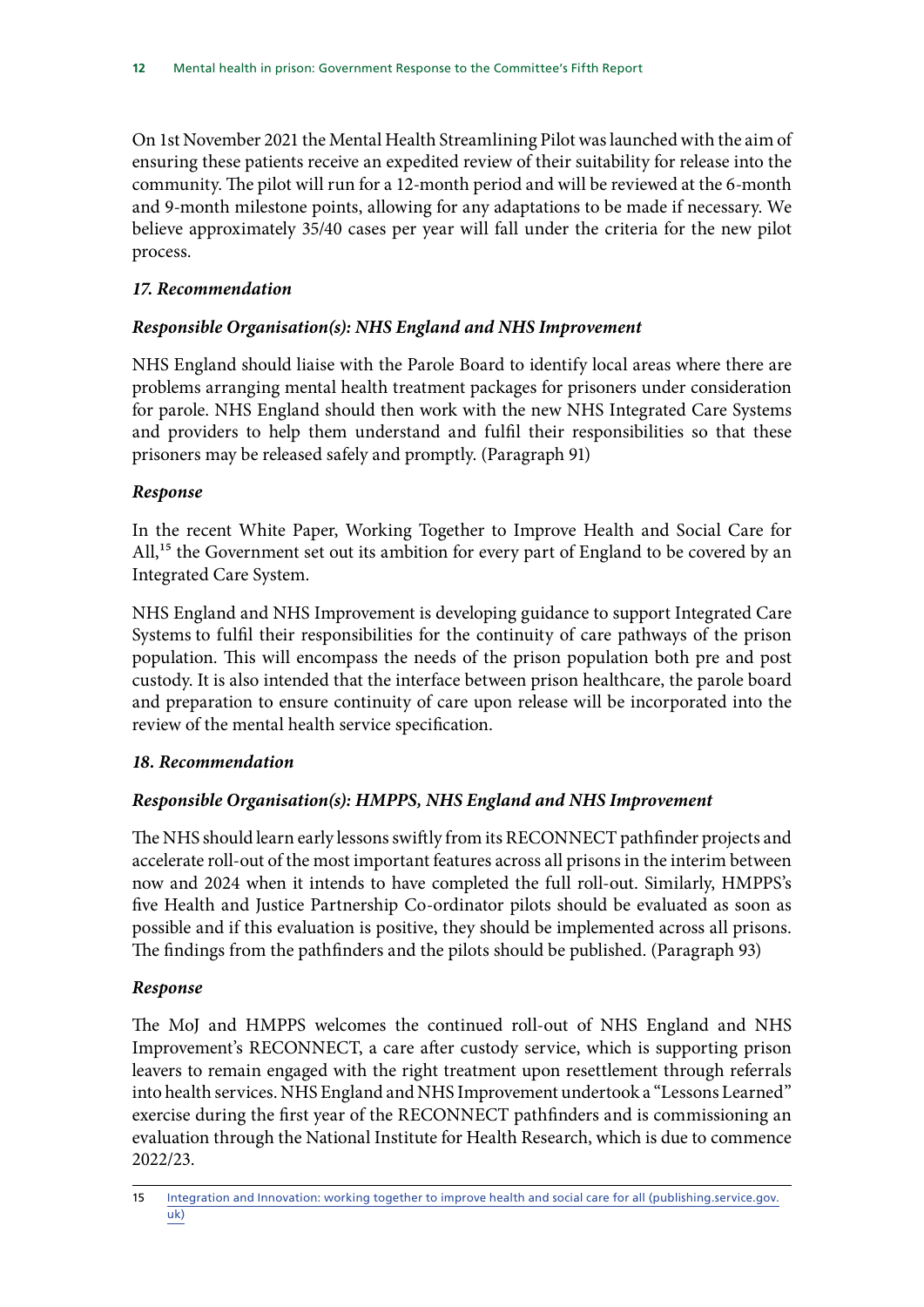HMPPS has introduced Health and Justice Partnership Coordinators in four probation regions to increase local awareness of offenders' needs and ensure that clear pathways to treatment are in place by building connections between prisons, probation, commissioners and providers across mental health and substance misuse services. HMPPS is currently conducting a process evaluation of the roll-out and implementation of the Health and Justice Partnership Coordinator role, as well as wider initiatives to reduce reoffending. A published report is expected in Autumn 2022, capturing lessons learnt and identifying best practice to support future delivery. A full evaluation to explore the longer-term impacts is also planned, subject to a feasibility study. To support improvements across the country, we intend to expand Health and Justice Partnership Coordinators to every probation region in England and within Wales by 2024/25.

# *Use of prison to accommodate mentally ill people because community care is not available*

#### *19. Recommendation*

#### *Responsible Organisation(s): DHSC, MoJ*

The Government must, as a matter of urgency, see through its proposal to establish viable alternatives so that prisons are no longer used as a place of safety under the Mental Health Act 1983. We recommend that the Department of Health and Social Care and the Ministry of Justice set a target to eliminate use of prison in this way by 31 March 2022 and monitor progress monthly towards this target in each NHS region in the meantime. (Paragraph 98)

#### *Response*

The Government agreed that we should end the use of prison as a place of safety for individuals with severe mental health issues in the Mental Health Act White Paper and committed to legislating at the earliest possible opportunity through the proposed Mental Health Act Reform Bill. Since the factors which could lead to prison being used in this way are complex, including awareness of sentencers, a lack of robust and timely information sharing and a lack of available or accessible health resources, it is critical that we fully understand how, when and why this is happening before we can be sure of safely ending its use entirely.

There are multiple scenarios in which prison could be used as a place of safety under the Mental Health Act, and the appropriate alternatives to prison will vary according to whether the individual is being remanded for assessment, remanded for treatment, or pending admission to hospital for treatment under the Mental Health Act 1983. Because of a lack of centralised recorded data, it is difficult to establish how frequently any of these scenarios are occurring. The MoJ, DHSC, HMPPS, HMCTS, NHS England and NHS Improvement are therefore working together to understand the scale of the issue.

We (MoJ, DHSC, HMPPS, HMCTS, NHS England and NHS Improvement) are establishing a cross-departmental Working Group in order to identify and analyse relevant data sources and case examples to examine how often and in what circumstances this may be occurring. As part of this work, the MoJ will be undertaking judicial engagement to explore the issues behind their decision-making, what information was shared to support